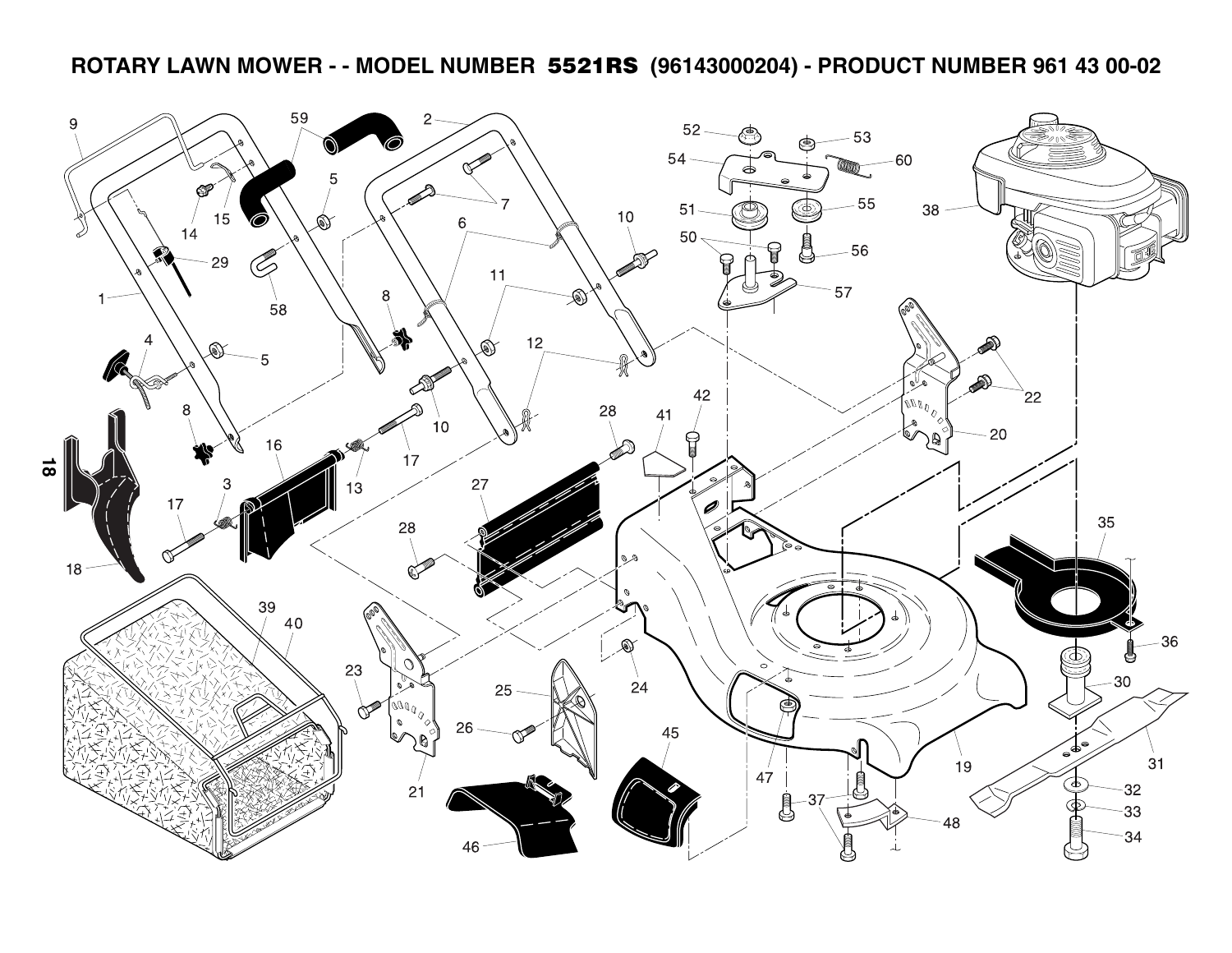| <b>KEY</b><br>NO. | <b>PART</b><br>NO. | <b>DESCRIPTION</b>                        | <b>KEY</b><br>NO. | <b>PART</b><br>NO. | <b>DESCRIPTION</b>                 |
|-------------------|--------------------|-------------------------------------------|-------------------|--------------------|------------------------------------|
| 1.                | 532 19 99-82       | Handle, Upper (Includes Foam Grip)        | 31                | 532 18 90-28       | Blade, 21"                         |
| 2                 | 532 19 72-02       | Handle, Lower                             | 32                | 532 85 10-74       | Washer, Hardened                   |
| 3                 | 532 40 54-16       | Spring, Rear Door, RH                     | 33                | 532 85 02-63       | Lockwasher, Helical Spring 3/8     |
| 4                 | 532 19 47-88       | Guide, Rope, Side                         | 34                | 532 85 10-84       | Screw, Hex Head 3/8-24 x 1.38      |
| 5                 | 532 13 20-04       | Nut, Hex Lockwasher Insert 1/4-20         | 35                | 532 18 87-86       | Debris Shield                      |
| 6                 | 532 06 64-26       | Wire, Tie                                 | 36                | 532 19 23-25       | Screw                              |
| 7                 | 532 19 15-74       | Bolt, Handle 5/16-18 x 1.75               | 37                | 532 15 04-06       | Bolt, Engine                       |
| 8                 | 532 18 55-88       | Knob, Handle                              | 38                | - - -              | Engine, Honda, Model Number GCV160 |
| 9                 | 532 19 70-19       | Bail, Flat, Auto-Walk, Orange             |                   |                    | ts,                                |
| 10                | 532 18 88-21       | Bolt, Carriage                            |                   |                    | Call muriud at 1-000-420-7701)     |
| 11                | 873 93 05-00       | Nut, Hex, Centerlock 5/16-18 UNC          | 39                | 532 40 16-83       | Grassbag                           |
| 12                | 532 05 17-93       | Cotter, Hairpin                           | 40                | 532 40 18-11       | Frame, Grassbag                    |
| 13                | 532 40 54-15       | Spring, Rear Door, LH                     | 41                | 532 40 47-63       | Danger Decal                       |
| 14                | 532 75 06-34       | Screw                                     | 42                | 532 05 45-83       | <b>Screw</b>                       |
| 15                | 532 12 51-62       | Bracket, Upstop                           | 45                | 532 19 05-10       | Mulcher Door Assembly              |
| 16                | 532 40 88-88       | <b>Rear Door Assembly</b>                 | 46                | 532 19 05-12       | Deflector, Discharge               |
| 17                | 532 18 41-93       | Bolt, Rear Door                           | 47                | 532 08 83-49       | Nut, Hex                           |
| 18                | 532 19 81-70       | Plug, Mulcher                             | 48                | 532 19 09-39       | Mounting Bracket, Debris Shield    |
| 19                | 532 18 56-01       | Kit, Housing                              | 50                | 532 05 78-08       | <b>Screw</b>                       |
| 20                | 532 19 40-29       | Handle Bracket Assembly, LH               | 51                | 532 19 37-91       | Pulley Assembly, V-Groove          |
| 21                | 532 19 40-31       | Handle Bracket Assembly, RH               | 52                | 532 14 52-12       | Flange Nut                         |
| 22                | 532 15 00-78       | Screw, Hex Washer Head                    | 53                | 532 15 55-52       | Locknut                            |
| 23                | 532 16 31-83       | Bolt, Hex Head 5/16-18 x 5/8              | 54                | 532 19 68-12       | <b>Idler Arm</b>                   |
| 24                | 873 80 05-00       | Nut, Hex, with Lock Washer Insert 5/16-18 | 55                | 532 16 60-43       | <b>Idler Pulley</b>                |
| 25                | 532 16 13-33       | Baffle, Side                              | 56                | 532 16 08-29       | <b>Shoulder Bolt</b>               |
| 26                | 532 16 34-09       | Screw 12 x 5/8                            | 57                | 532 19 33-15       | <b>Bracket Assembly</b>            |
| 27                | 532 18 89-86       | Skirt, Rear                               | 58                | 532 18 20-03       | Clip                               |
| 28                | 532 08 86-52       | Screw, Hinge 1/4-20 x 1.25                | 59                | 532 18 27-48       | Grip, Handle, Foam, Smooth         |
| 29                | 532 19 12-21       | Engine Zone Control Cable                 | 60                | 532 18 22-26       | Spring, Return                     |
| 30                | 532 18 91-79       | <b>Blade Adapter / Pulley</b>             | $\sim$ $\sim$     | 532 40 47-64       | Warning Decal (not shown)          |
|                   |                    |                                           | $\sim$ $\sim$     | 532 40 72-41       | Owner's Manual, English / French   |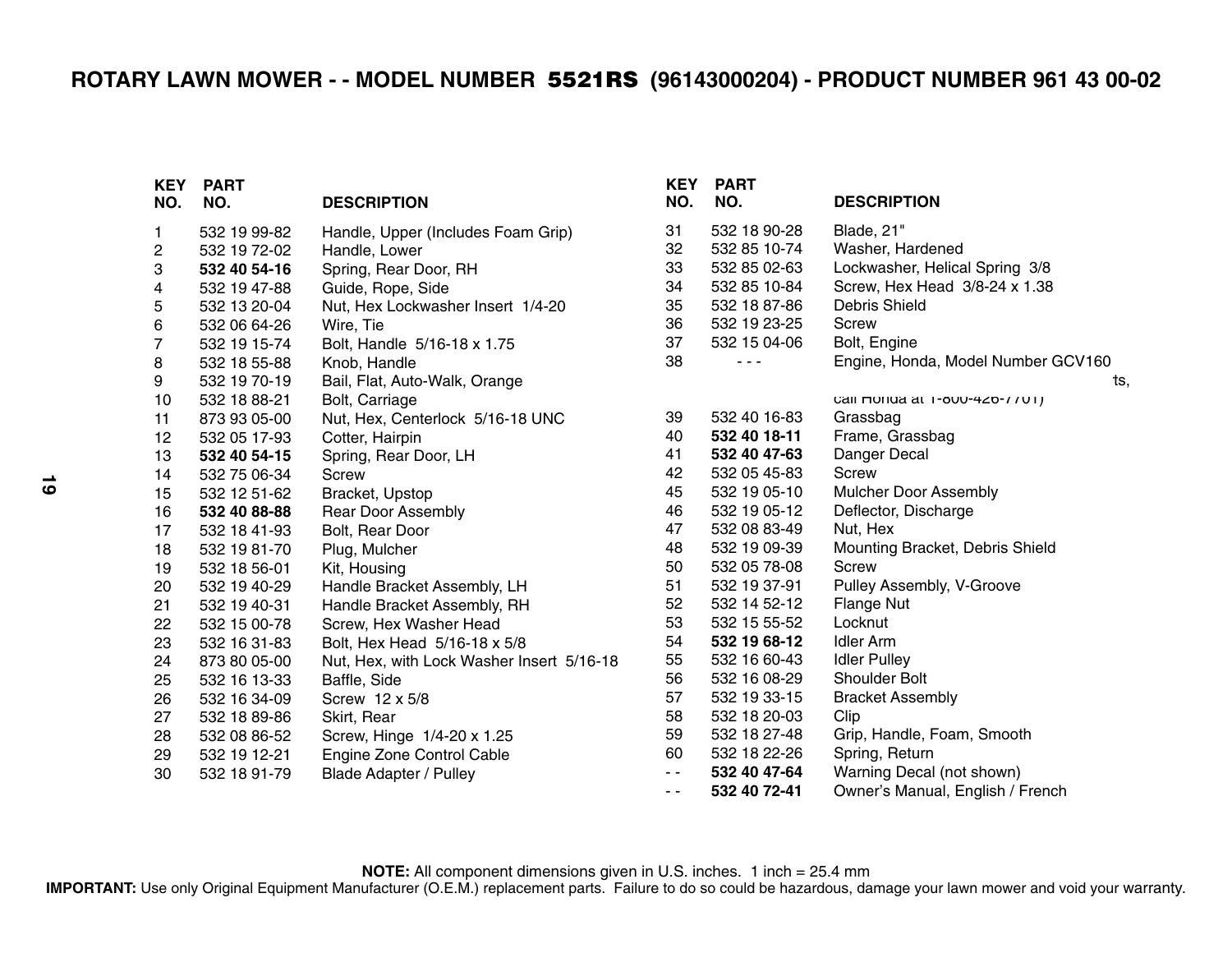